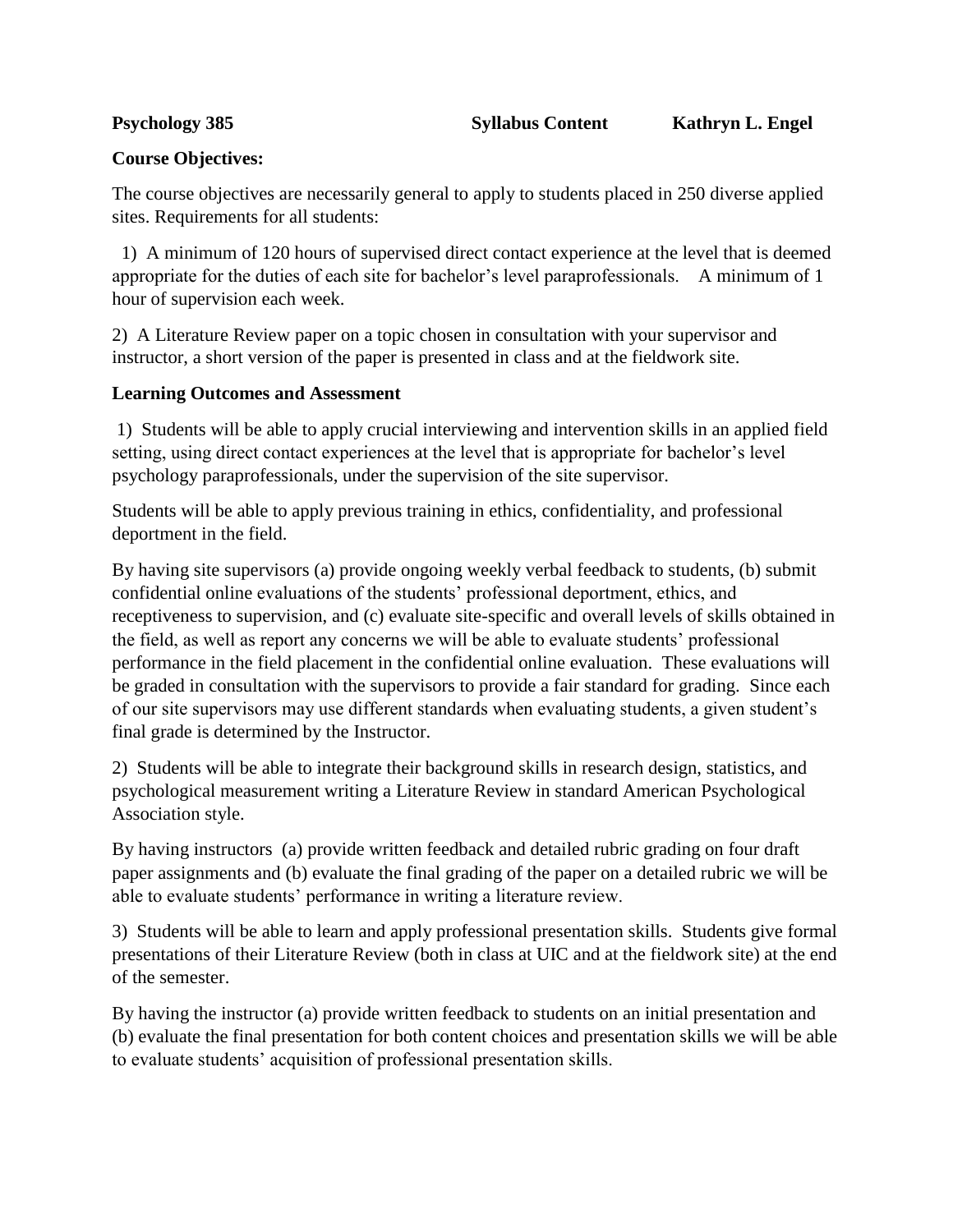## **Syllabus Documents**

Informed Consent for Students in Psychology 385 Weekly Assignments Student Semester Plan Initial Discussion with Supervisor Proposal Assignment Proposal Grading Rubric Final Paper Assignment Final Paper Grading Rubric First Half of Paper Rubric Second Half of Paper Rubric Effective Presentation Skills Rubric Supervisor Evaluation (sent to supervisor Online) Student Evaluation of the Internship Site (sent to student Online)

All items merged into one document would be too long to be user friendly. They are posted on blackboard as individual documents to support you in the class. Read all individual documents on blackboard for our syllabus the first week of class. Kathryn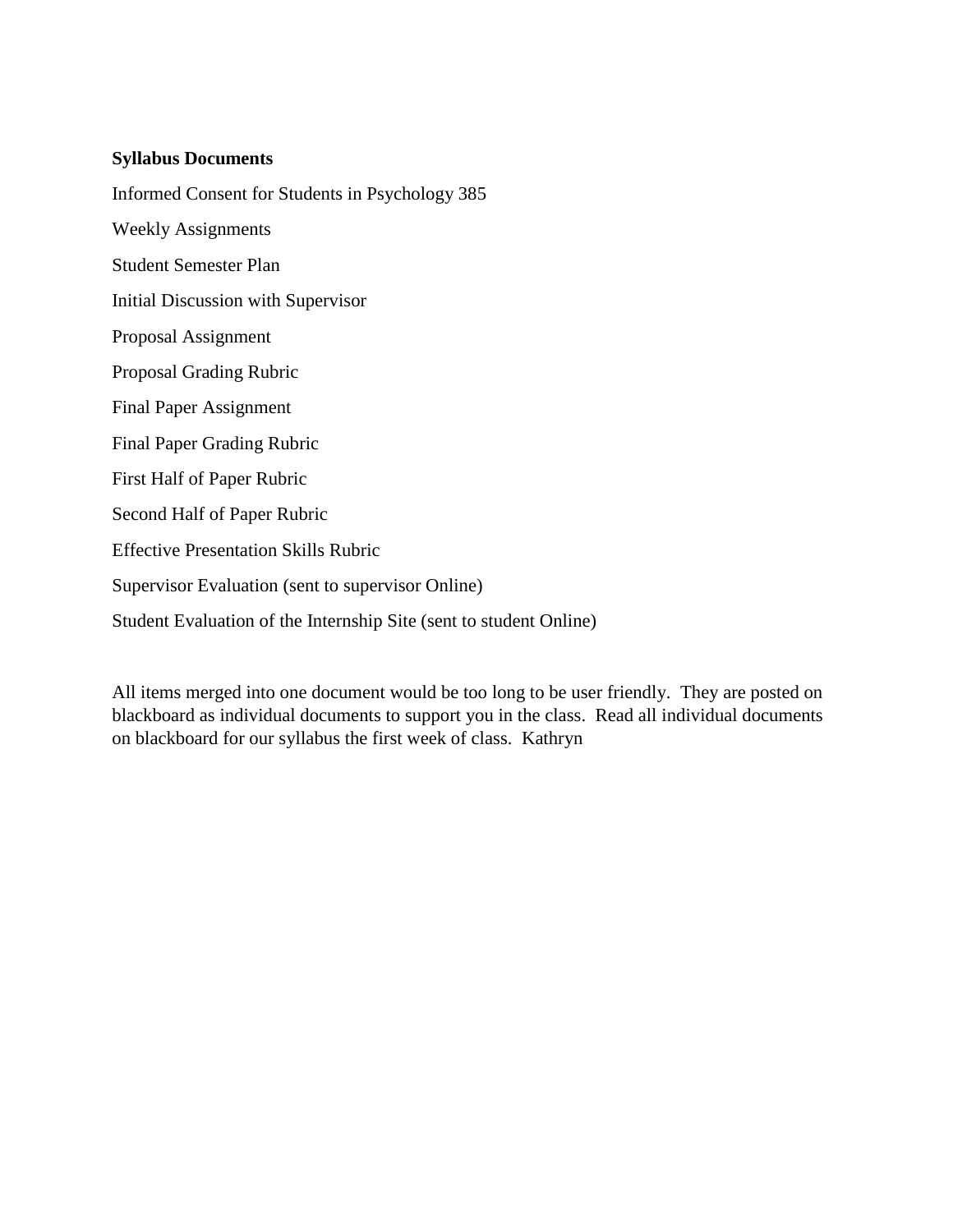## **Psychology 385: Spring 2016**

**Weekly Assignments Tuesdays 3:30-5:20 216 Taft Hall** Kathryn L. Engel 1022 BSB (312) 413-0456

### [engel@uic.edu](mailto:engel@uic.edu)

This is not the complete syllabus, it is the segment of the syllabus covering weekly assignments with the topic lists for each day.

### **Source of Points for Grading**

| 100 | Ratings of Professional Performance at internship site by your site<br>supervisor(s) and graded by Kathryn Engel. |
|-----|-------------------------------------------------------------------------------------------------------------------|
| 20  | Individual Class Project/Site Presentations                                                                       |
| 08  | Proposal of Literature Review                                                                                     |
| 08  | <b>Outline of Literature Review</b>                                                                               |
| 08  | Draft of First Half of the Literature Review                                                                      |
| 08  | Draft of Second Half of Literature                                                                                |
| 40  | <b>Final Paper</b>                                                                                                |
| 08  | Class Attendance, Participation, Homework                                                                         |

Class attendance will be evaluated and enters into grading and final evaluation, it is not extra credit, and points are deducted for class absences.

## **Weekly Assignments**

Week 1: *January 12*: Introduction, organization and field requirements. The context for the Initial Discussion of Literature Review topic with your Supervisor. Have this discussion as soon as possible after the first class, begin internship this week, as delayed start dates will require you to work more hours per week to fulfill requirements. Topics include: ethics, confidentiality, professional deportment, negotiating a supervisory relationship, and, paperwork. Training in REFWORKS.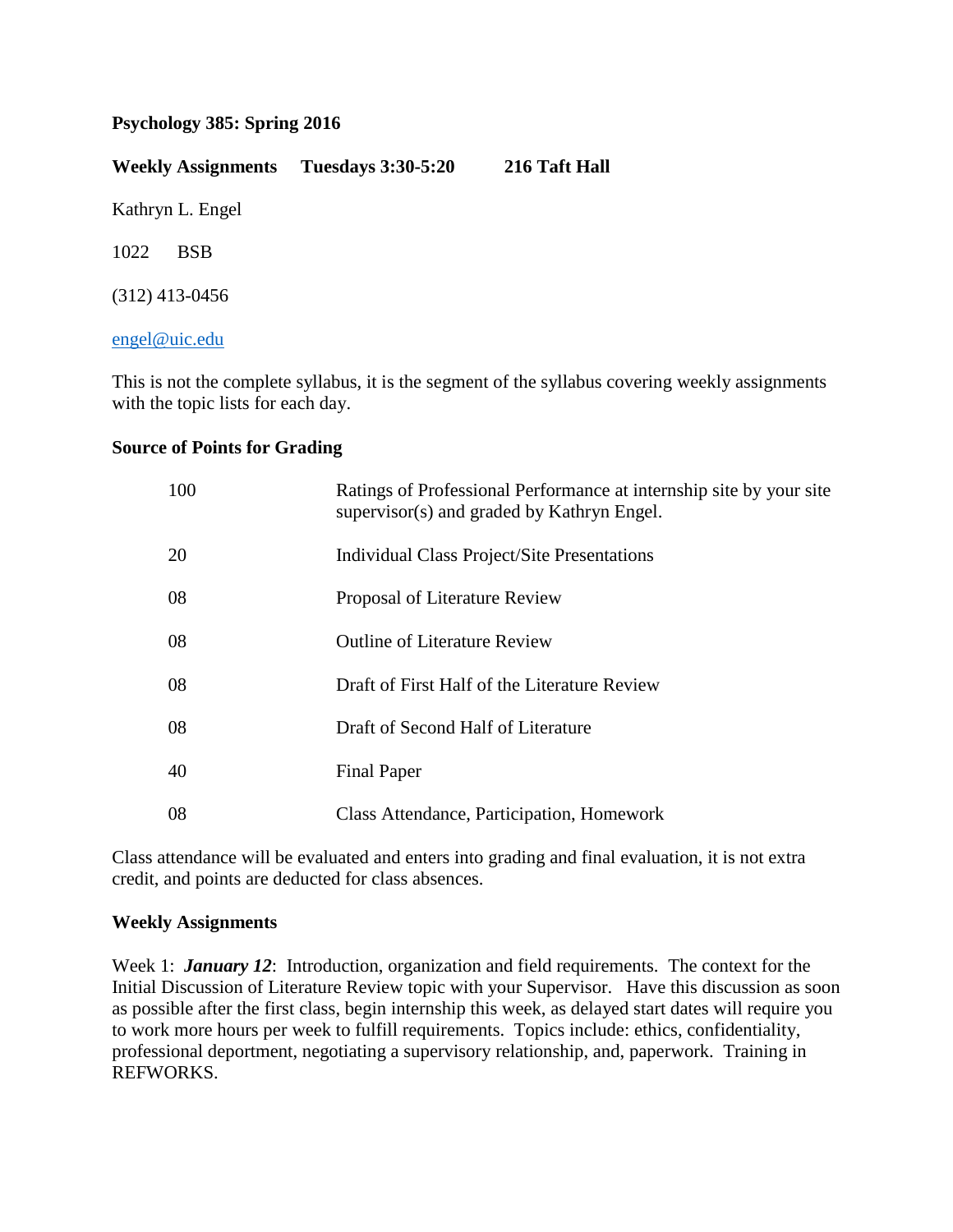Week 2: *January 19*: Discussion of Literature Review proposal and paper assignments. Continuation of topics; ethics, confidentiality, professional deportment, negotiating a supervisory relationship, paperwork, knowing your limits: paraprofessional roles, compassion fatigue and when to step out of the internship or trauma work. Hand in **Student Semester Plan signed by your supervisor** today  $\left(\frac{1}{22}\right)$  is final deadline for late plans).

TA meetings are required during week 2 or 3 before class. The TA's role is limited to mentoring your Literature Review paper. If you have questions about the internship, those must be brought to Kathryn Engel. Do not let any problems with your site or site supervisor(s) go unaddressed, we need to meet to find solutions quickly to make sure your internship training is positive. An initial adjustment period is to be expected, any concerns that are still present need to be addressed with Kathryn.

Week 3: *January 26*: Proposal Presentations, you are presenting the proposal assignment. (Initial TA consultation on proposal must be completed before today). I will cover topics as they relate to proposals as discussion/feedback after every presentation.

Topics include: Selecting reliable and valid measures, evidence based versus evidence informed programs and interventions, cultural tailoring beyond language of interventions, programs, practices and measures/assessments to fit the community, what is an ethical question/topic, what topics do we not cover and why, how to discuss to community assessments, programs and practices that are not evidence based, how many best practices and recommendations are sufficient, will you focus in-depth on a single best practice approach, or multiples, what are inclusion criteria?

I encourage you to present on the first week in order to have more feedback for turning in your proposal on the second week.

Week 4: *February 2*: Second half of proposal presentations. Topics continue.

**Proposals Due by midnight**. The proposal (as well as all subsequent drafts) is turned in two ways, via e-mail to your TA and uploaded to blackboard Safe Assignments. All deadlines are midnight of the due date so you can incorporate feedback and information from class that day or office hour meetings.

Week 5: **February 9**: TAs will return proposals in class and the instructor and teaching assistant will conduct have mini individual feedback meetings. Students are encouraged to schedule more specific feedback meetings if you want more feedback. I will connect students working on similar topics.

Week 6: *February 16*: Structure of a Literature Review. Professional deportment, boundaries with supervisors and peers, share a success and a challenge from your site.

Topics include how to use headings to organize a literature review, levels of APA headings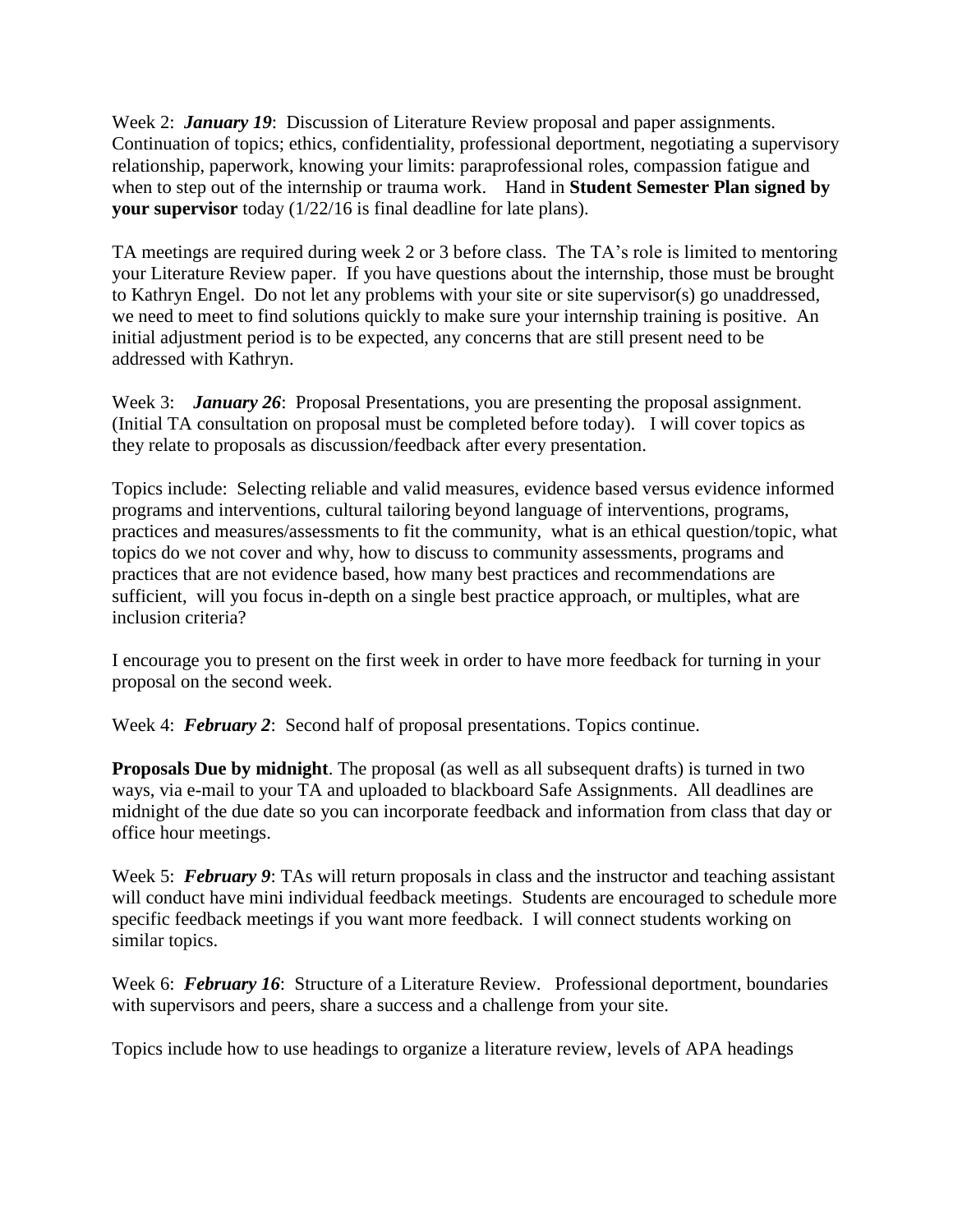Week 7: **February 23:** Professional deportment revisited, finish success and challenge discussions. Topics include styles and ethics of supervision, Safety and risk in the field. Identification and the differences between Compassion Fatigue and Burnout. How to prevent both.

## **Outline of your Literature Review is due by midnight**.

Week 8: *March 1*: Effective professional presentation skills for the assignment as well as important career building skills for your future.

Week 9: *March 8*: Individual meetings; instructor and TAs will hold extra office hours.

# **Draft of First half of Literature Review due at midnight.**

Week 10 and 11: *March 15, 29*: First half of individual presentations, present your first half of paper on a PowerPoint (about 3-4 minutes) and prepare for discussion (but do not include on PowerPoint) about your applied activities, an update on your area of success and one where you are challenged (about 3-4 minutes). The presentation grades on the first presentations are for feedback only using the same rubric as the final presentations. The presentation grade will come from your final presentation. 7 minutes per person.

Discussion of organizing results in APA style tables. Integration of conclusions with your internship site. How to answer the conclusion questions and connect the Literature Review with the internship site. Recommendations of best practices.

Week 12: *April 5:* Individual meetings; instructor and TAs will hold extra office hours.

# **Draft of second half of Literature Review due at midnight.**

Prepare all tables and figures in APA style with labels. One APA table must be included in the draft.

Week 13, 14 and 15: *April 12, 19 and 26. 24*: Final Presentations of your Literature Review. Reminder: Schedule a final presentation time with your site supervisor too. While many appreciate the copy of your final paper, all sites want to hear your final presentation of the program evaluation. Feedback from this class on the grading rubric for the presentation on content and how to improve your presentation before presenting at your site is required. Professional networking with APP peers and alumni, job searches and creating opportunities will be shared during these final classes.

Supervisor Evaluations are conducted through a secure online evaluation system. Note, if you have not completed your 120 hours, your supervisor cannot sign off on your evaluation and you may take finals week to complete these hours if necessary. Supervisors must have completed your online evaluation by the end of finals week. Please note the online evaluation is based upon the level of skills you have obtained, your professionalism, as well as your receptiveness to supervision and feedback. The supervisor also provides feedback on whether your project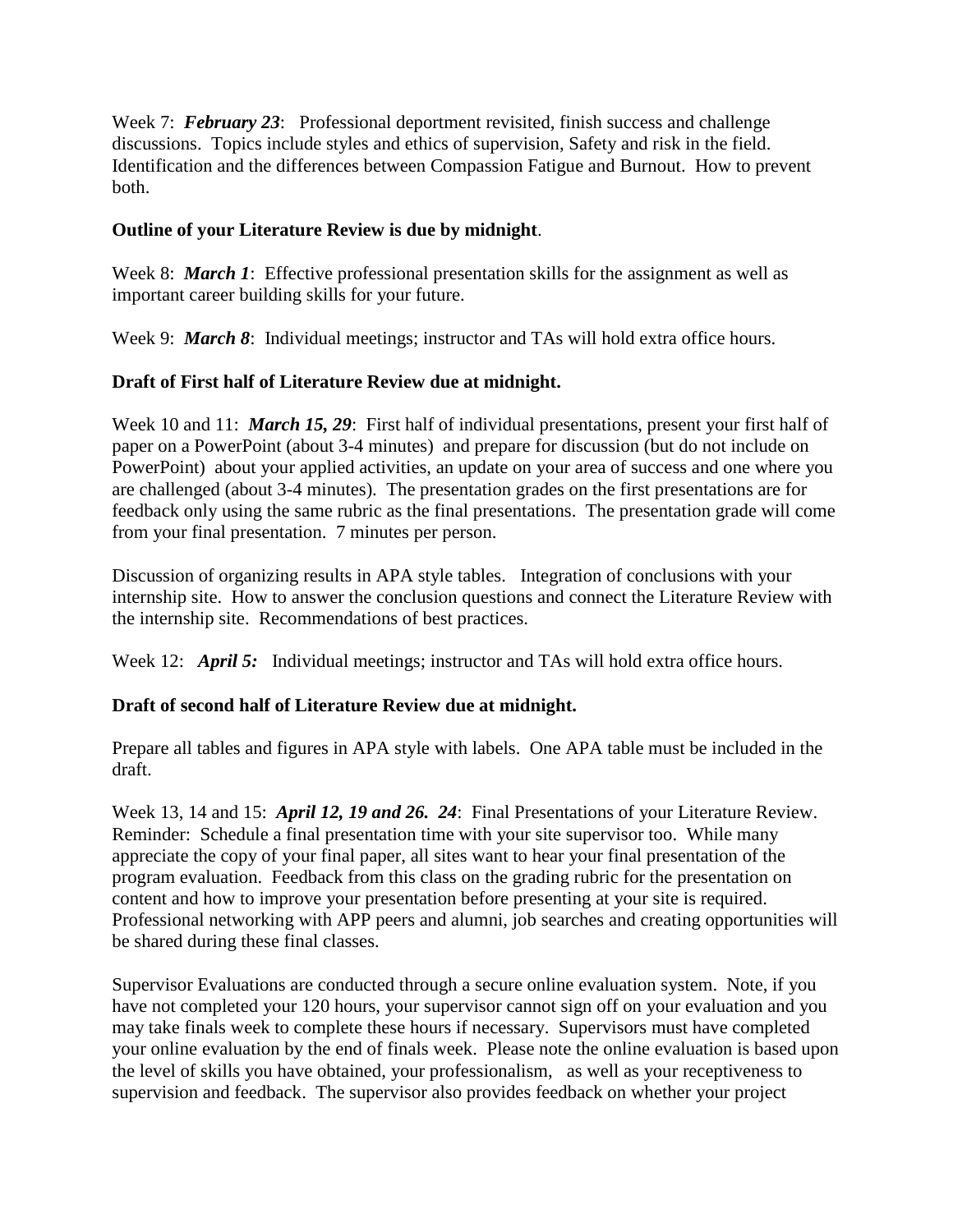provided added value to the site. Make sure you have scheduled time for **both** an in person final supervision feedback session and a presentation before the end of finals week. A copy of the supervisor evaluation is on blackboard. Each supervisor will learn about your project by scheduling a presentation at the site, many also want to read your final paper, provide a copy of your final paper. Many do not complete the online evaluation until you share the Literature Review.

**Final papers due in fifteenth week with a grace period up and through Tuesday May 2nd at midnight.** Turn them in on blackboard and your TA via e-mail before midnight. Grading will be by rubric only on blackboard.

The student evaluation of your internship site is due in the fifteenth week of class or during finals week and will be e-mailed to you via Qualtrics, a copy of the evaluation is on blackboard. Some of you may be making up extra hours during finals week, if this is necessary remember that if you supervisor evaluation is not completed online on or before May 6th, you will not receive your grade on time and this may delay a graduation. Finals week is the last chance to present your paper and the PowerPoint of your project at your site.

I recommend that ALL students work with the Writing Center. Request a Writing in the Discipline Tutor who knows APA style. Make your appointments 3-4 days in advance of each deadline. Call UIC's Writing Center (312) 413-2206 a minimum of two days before you would like an appointment, two weeks in advance is better. Insure you do not have someone at the Writing Center read confidential or sensitive information, any sensitive part of your paper needs to be reviewed only with your instructor.

If you have a disability, we will provide all accommodations that you require. Please contact the Office of Disability Services and they will bring me a confidential letter detailing the accommodations that you require and I will insure that they are provided to you in a confidential and sensitive manner. It is important that you also either give me permission to share this information with your site or that you share this information directly with your agency; I prefer the latter approach and we can discuss how to do so and more importantly if this is necessary. All of our sites are all supportive and will work to provide you with accommodations

Disabilities Resource Center Contact Information

1200 W. Harrison St. Room 1190 SSB (MC 321)

Chicago, IL 60607

(312) 413-2183 Voice

(312) 413-0123 TTY

(312) 413-7781 FAX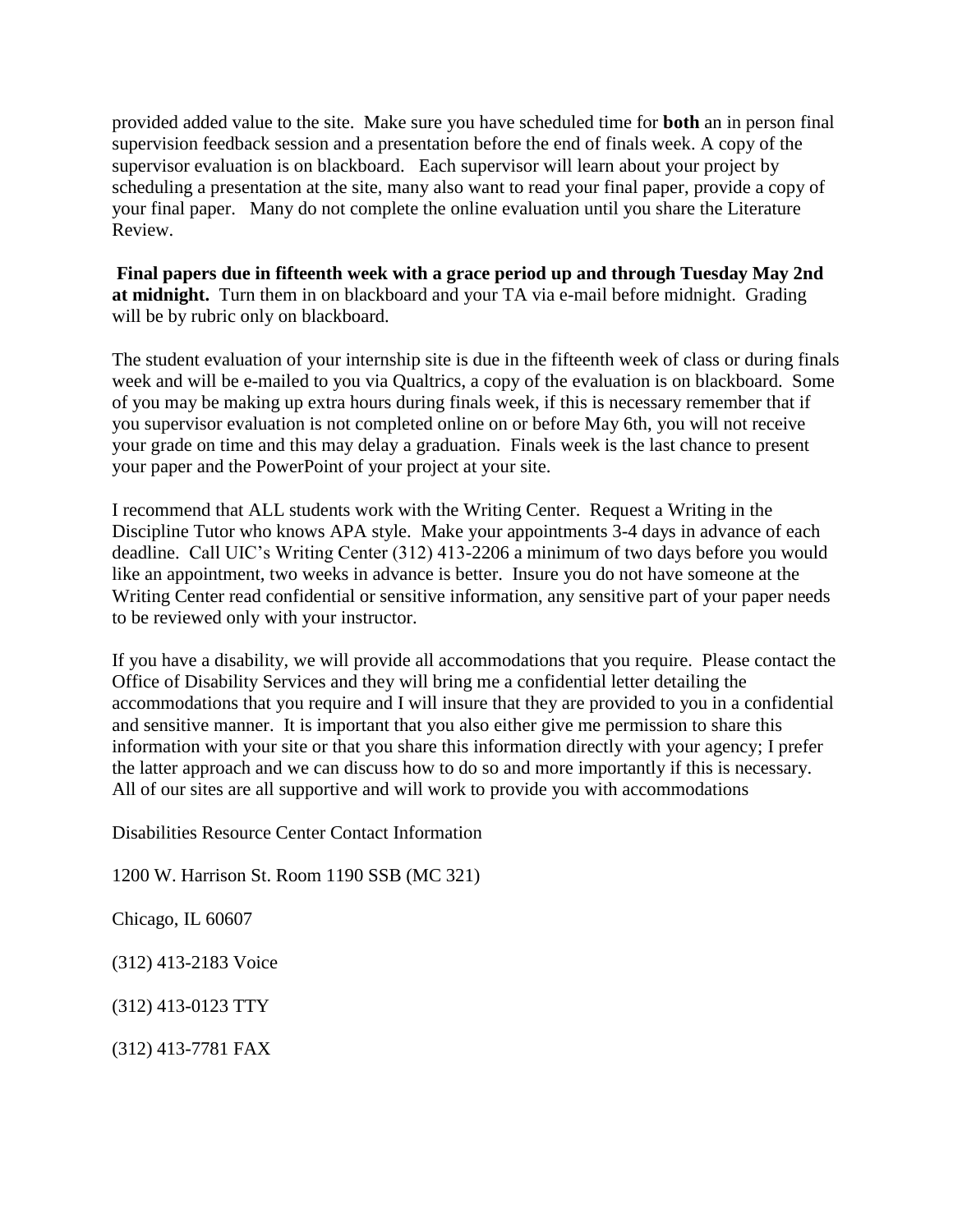No form of academic dishonesty will be tolerated. This includes, but is not limited to: (a) copying the words of a fellow student or of any other author in your written work, (b) cheating on an exam by using any form of unauthorized written notes or articles or by using information from another student, (c) telling the professor that your dog ate your homework when he didn't, etc. Without exception, students who cheat in any way on any assignment will receive an automatic "F" for the course and they will be the subject of formal judicial charges (see UIC Student Disciplinary Handbook for details). I give you only one chance to correct plagiarism. You may use Safe Assignments to help you detect insufficient paraphrasing.

## Grading Confidentiality

All written comments/feedback will be provided via e-mails and all rubrics with grades will be posted only on blackboard and not sent via e-mail for confidentiality. Rubrics are graded materials and cannot be sent via e-mail for reasons of confidentiality. If for some reason you prefer to work on paper copies rather than e-mail please let us know that you require this accommodation and the TA and I will print materials for you. Your TA may also prefer to work on paper. This is something the two of you can negotiate.

If your supervisor elects to share the evaluation directly with you that is fine and this approach is actually my preference. However, we must respect all the different ways that professionals prefer to work. If your supervisor prefers to submit an evaluation confidentially to me I will discuss my grading of the evaluation with you and provide you a summary of the feedback but cannot give you a copy of the evaluation of the supervisor elected to keep this confidential. If you have any disagreements with my grading of your site evaluation those discussions are to be held in private with me and do not involve your supervisor. Supervisors do not enter into the grading process which looks at overall university standards and requires me to be fair across very diverse sites and supervisors.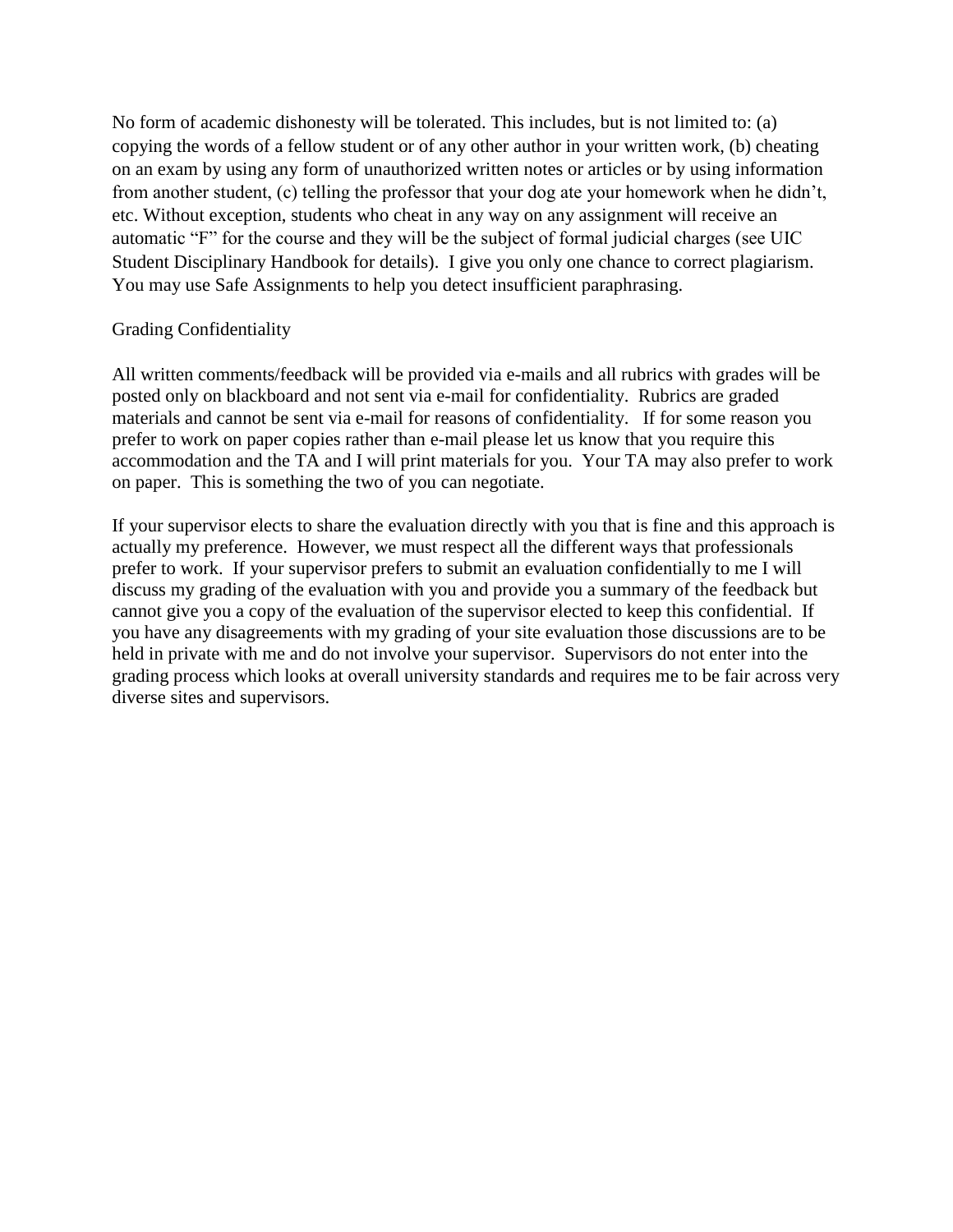## **385 Psychology Proposal Paper**

## **Literature Review**

## **Proposal (due by the end of the week 4)**

Length: 4-5 double-spaced typed pages You must utilize APA style (made simple using REFWORKS)

The literature review is intended to help you make a strong scientific contribution to the field's understanding of your topic of interest. This is also what you will share in class during the proposal presentation.

1. Briefly describe the agency (mission, services provided, populations served) and your duties and responsibilities. This provides both your TA and classmates with the contextual information needed for the Literature Review. Your peers are also interested in learning about your internship, as this helps expand their experience base. This section will be taken out of the paper after your proposal is approved; thus, it will not appear in the final literature review you hand in at the end of the semester. In class the instructor provides feedback/discussion on the proposal. **Approx. ½ page.**

**2**. You will write a mini literature review in the proposal so that we can ensure that you have selected 4 (of the required 10 for the final paper) strong articles about the science related to the topic. For the Literature Review paper, focus on reviewing the best practices, programs, or measures you plan to review. The more specific focus you select for best practices, the easier the Literature Review Paper will be to write.

Begin the proposal with a review of an overview article (often a review, or a portion of a book) that updates the current topic. During Week 1, you learn to search for review articles. For the proposal, include at least 4 initial references for papers on the best practices, programs, or measures you will review.

A good literature review is written like a funnel, from broad to specific. I strongly recommend that you use the most recent articles available (ideally, within the past 10-15 years) for the most up-to-date findings. However, it may be the case that the best literature in your area is older. Utilize Psych Info (and sometimes Google Scholar for topics that span other disciplines) to find articles. It is recommended that you use articles from peer-reviewed journals. Sometimes there are sources other than peer-reviewed articles that support your Literature Review; this typically occurs when you are citing the actual program manuals or measures that are not in the Appendix of a journal article. In this case, you may use Google (one hint is to focus your search on sites that have .gov or .edu following the address). This is often necessary when you need to find evidence-based programs that are published by various governmental funding agencies or universities. It is becoming more common that excellent researchers have their own websites where program manuals, measures and other information is accessible. Measures or manuals may also be included in the appendix of your paper. Your instructor and TA will also meet with you to guide you to best practices. We do not expect you to know how to make these selections without support.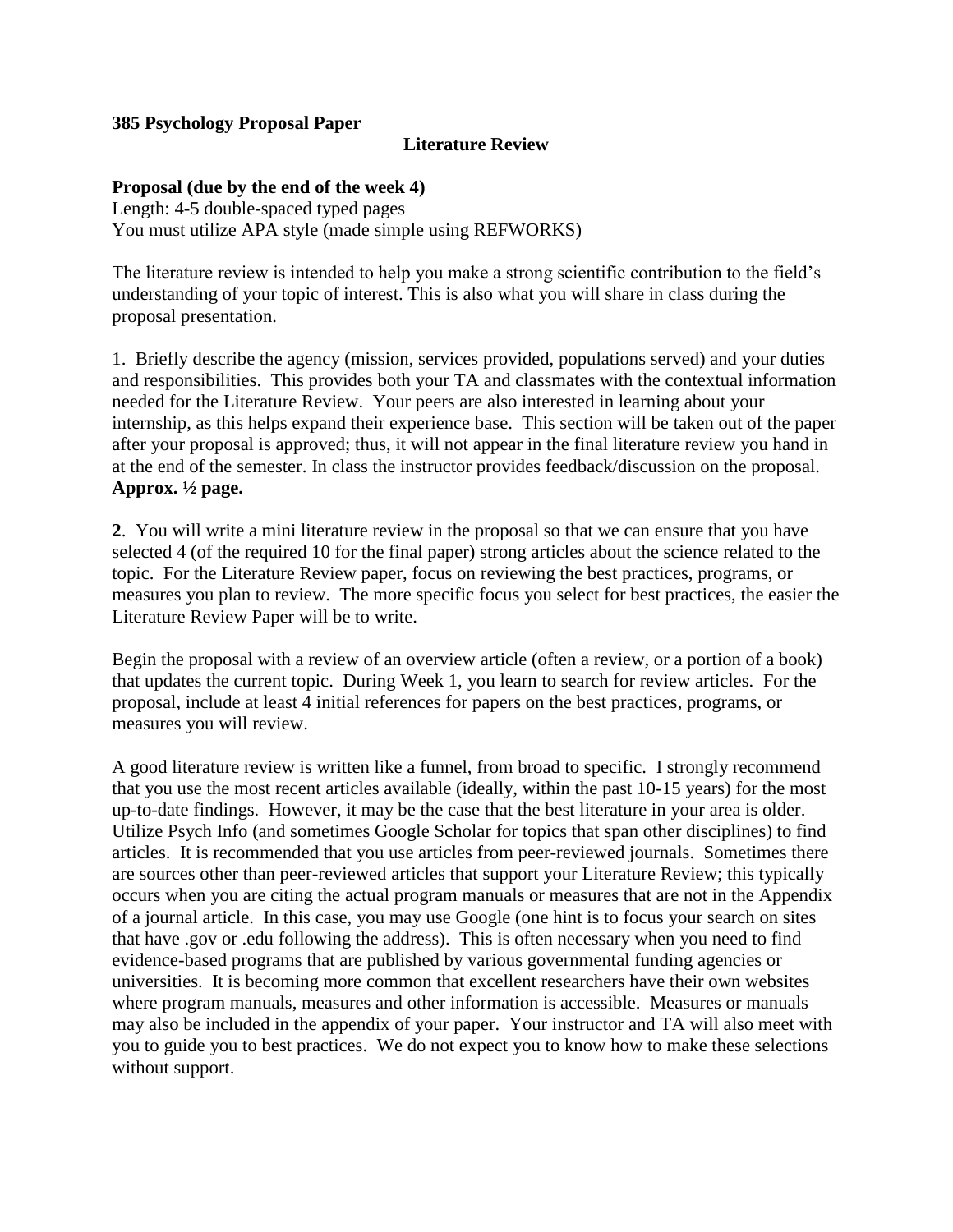As you read, export all of your articles to REFWORKS so that you have a record of your choices. We will cover how to use REFWORKS during Week 1. **Approx. 2 pages.**

3. Clearly state the goal(s) of the Literature Review. You are required to select the goal(s) in consultation with the supervisor(s). The Literature Reviews should result in a specific program(s), practice(s) or measure(s) of interest to the site. Past Literature Reviews in this course have included: DBT mindfulness practices for adolescents, trauma-informed care for women in domestic violence programs, interventions for mothers to teach children who have witnessed domestic violence, contextualized hiring practices for increasing minority and women representation, screening measures for fetal alcohol syndrome, DBT mindfulness training for staff, computer-assisted training for the formerly incarcerated, and best practices for increasing diversity in volunteer recruitment. **Approx. ½ to 1 page.**

4. When reviewing literature, it is useful to set in advance the criteria for inclusion in your review. Describe your inclusion criteria, i.e., how you will limit your literature search. As an example, one Literature Review focused on best practices in dating violence prevention programs. Since the literature was so large, the inclusion criteria limited the programs being reviewed to those found on the multiple .gov sites that fund these programs. For a Literature Review of sexual assault prevention programs, the inclusion criteria limited the studies to those that had been (1) evaluated, (2) implemented with Greek organizations, and (3) utilized at diverse universities. **Approx. ½ to 1 page.**

5. Write a summary paragraph of how you envision presenting the conclusions. Typically, this is an APA-style table of findings or recommendations included in the Appendix of your paper. A**pprox. 1 paragraph.**